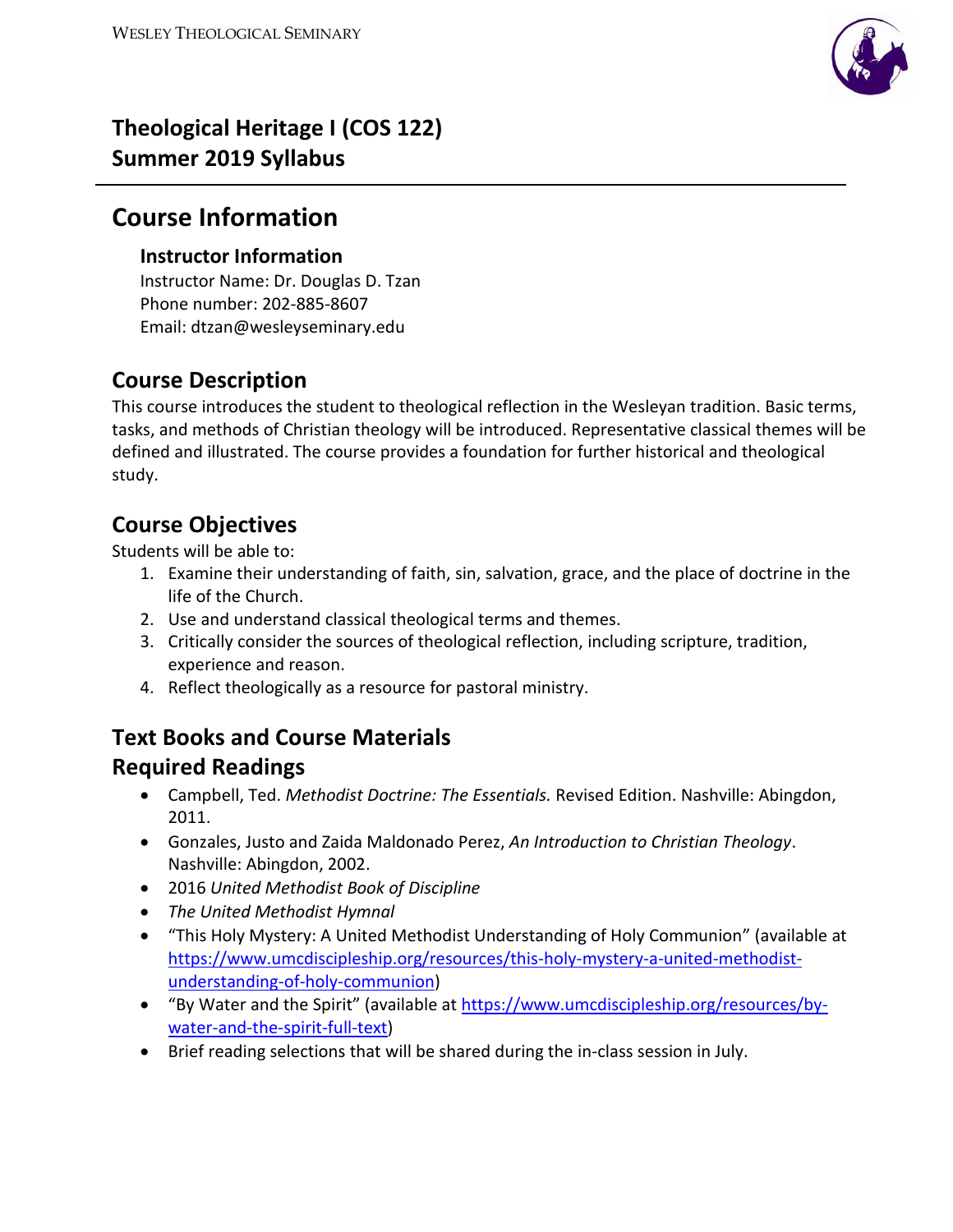## **Student Learning Outcomes**

Students will draw on their reading of the assigned texts and material presented in-class to articulate clear and concise understandings of theological concepts in ways that are consistent with the Methodist theological tradition. They will use scripture, tradition, reason, and experience as sources of theological reflection to explain Methodist doctrines to others. In dialogue with materials presented in class and other students, students will also refine their theology and consider ways theology impacts their ministries.

## **Course Schedule**

- **Day 1 (July 9): Course Introduction, Authority**
- **Day 2 (July 10): Trinity**
- **Day 3 (July 11): Human Nature**
- **Day 4 (July 12): Wesleyan Way of Salvation**
- **Day 5 (July 15): Church/Ministry/Sacraments**
- **Day 6 (July 16): Eschatology and Hope**
- **Day 7 (July 17): Methodist Ethics/Ethos**
- **Day 8 (July 18): Conclusions**

## **Course Requirements**

### **Attendance and participation**

Attendance and participation in class sessions is mandatory. Students are expected to complete their written work on time. All assignments are to be uploaded to Blackboard by midnight on the due date. Completion of the pre-course assignment is required for participation in the in-person (July 9-18) portion of the course.

## **Graded Activities/Assignments Pre-Course Assignment: Due June 1**

## **Theological Essays**

Please write 10 short essays (1 page or 200-250 words each) in response to each of the 10 questions listed below. Read the designated texts for each question first to inform your responses. Note that the Campbell text suggests additional readings you might also consult. Please start each essay on a new page. You may find it challenging to answer these questions in the word limits given. This practice is to intentionally force upon you the discipline of carefully choosing and phrasing your answers to these questions.

While most of your essay should be your own words, you are expected to support your answer by quoting one scripture passage and one other theological source (tradition, reason, or experience). "Proof-texting" is not acceptable. When you quote a Bible passage, you must also explain what that passage means to you and why you quoted it. A "traditional" source might be a quote from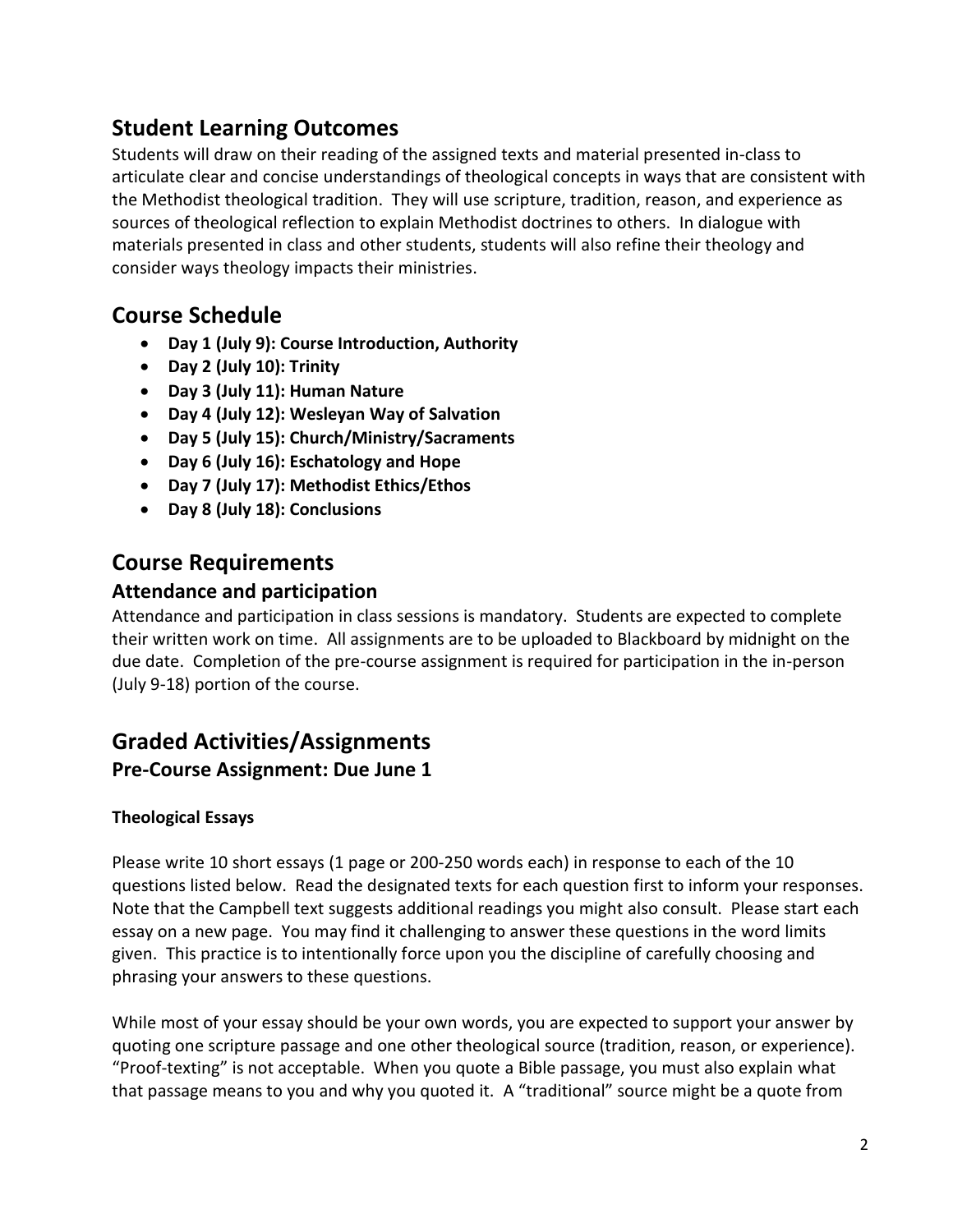one of the assigned readings from the *Book of Discipline*, Hymnal, one of Wesley's sermons, or a hymn of the church, for example. You might also quote a theologian or briefly describe something in your own experience. Please note that you will share your written answers with your classmates.

Authority

- Read Campbell (chapter 1), Gonzalez (chapter 1), *Book of Discipline* ("Our Doctrinal History" ¶103, "Our Theological Task" ¶105, Articles of Religion nos. 5, 6 Confession no. 4)
- **Question: The United Methodist Church holds that the living core of the Christian faith was revealed in Scripture, illumined by tradition, vivified in personal experience, and confirmed by reason. What is your understanding of this theological position of the Church? (see ¶324.9.h)**

Trinity and Christology

- Read Campbell (chapter 2), Gonzalez (chapter 2), UMC Hymnal (Apostles Creed, Nicene Creed), *Book of Discipline* (Articles of Religion nos. 1, 2, 4, Confession nos. 1, 2, 3)
- **Question: Describe your personal experience of God. How do you interpret the statement Jesus Christ is Lord? What is your conception of the activity of the Holy Spirit? (see ¶324.9.a, d, and e)**

Human Nature

- Read Campbell (chapter 3), Gonzalez (chapter3 ), *Book of Discipline* (Articles of Religion nos. 7, 8, Confession no. 7)
- **Question: What is your understanding of humanity? (see ¶324.9.c)**

Wesleyan Way of Salvation

- Read Campbell (chapter 4), Gonzalez (chapter 4), *Book of Discipline* (Articles of Religion nos. 8, 9, 10, 11, 12, 20, "Of Sanctification," Confession nos. 8, 9, 10, 11, and "Our Doctrinal Heritage" ¶102)
- **Question: What is your understanding of the human need for divine grace? (see ¶324.9.c)**

Church

- Read Campbell (chapter 5), Gonzalez (chapter 5), *Book of Discipline* (Articles of Religion nos. 13, 15, 22, Confession nos. 5, 13)
- **Question: Describe the nature and mission of the Church. What are its primary tasks today? (see ¶324.9.i)**

Ministry

- Read "The Ministry of All Christians," *Book of Discipline* ¶120-143, *Book of Discipline* (Articles of Religion no.21).
- **Question: Describe your understanding of** *diakonia***, the servant ministry of the church. (see ¶324.9.l)**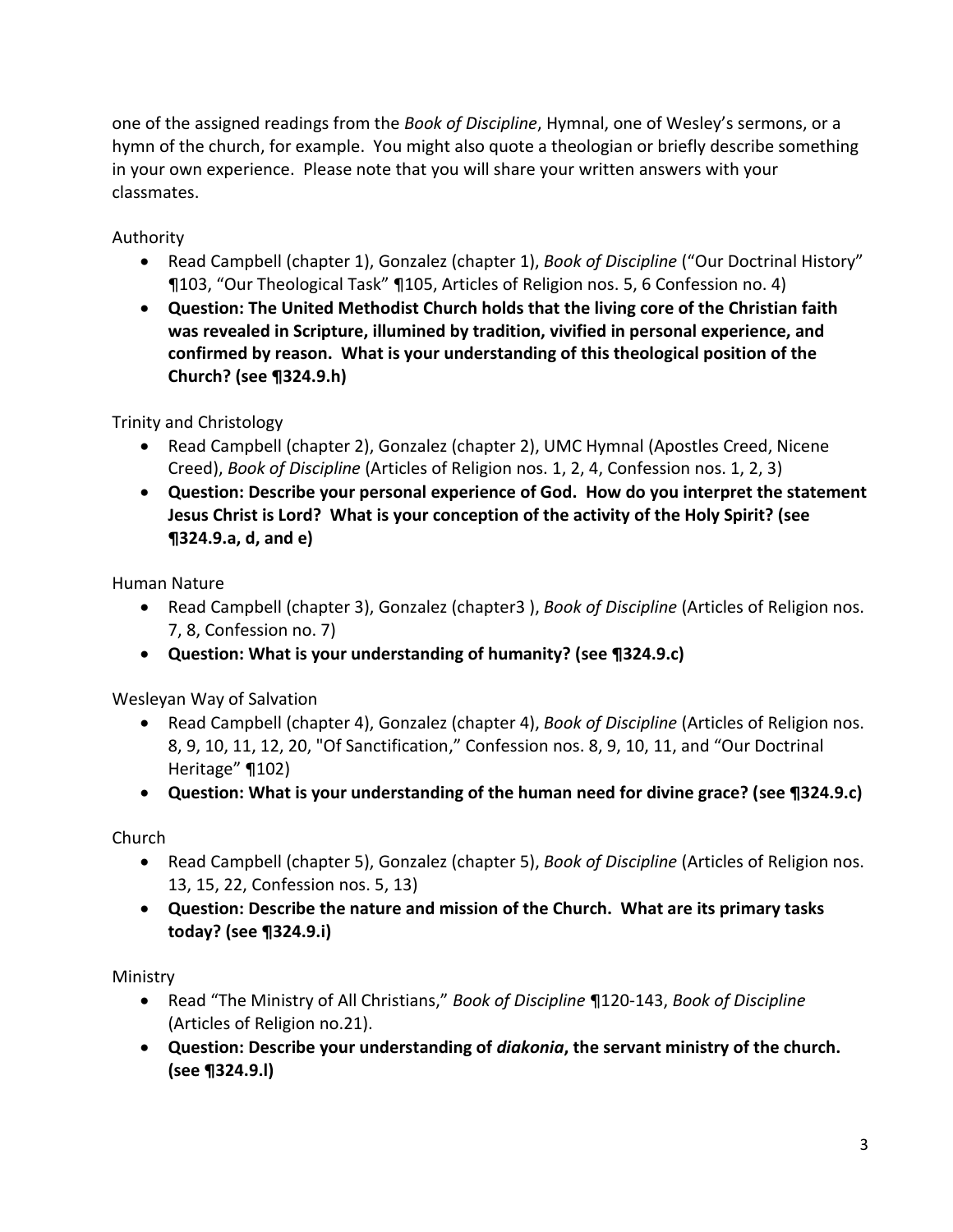**Sacraments** 

- Read "This Holy Mystery" and "By Water and the Spirit," *Book of Discipline* (Articles of Religion nos. 16, 17, 18, 19, Confession no. 6)
- **Question: Explain the role and significance of the sacraments in the ministry to which you have been called. (¶324.9.p)**

Eschatology

- Read Campbell (chapter 6), Gonzalez (chapter 7), *Book of Discipline* (Articles of Religion nos. 3, 14, Confession no. 12)
- **Question: What is your understanding of the kingdom of God; the Resurrection; eternal life? (see ¶324.9.f)**

Ethics/Ethos

- Read Campbell (chapter 7), Book of Discipline ("General Rules," Articles of Religion nos. 23, 24, 25, "On the Duty of Christians to the Civil Authority," Confession no. 13, 14, 15, 16)
- **Question: Why is it important for you make a complete dedication of yourself to the highest ideals of the Christian life? (see ¶324.9.o)**

Call

**Question: Why are you devoting your life to the ministry in the United Methodist Church?** 

### **Pre-Course Assignment: Due July 9 (first day of class)**

#### **Sermon on Grace**

Write a 5-page sermon that describes the Wesleyan way of salvation. Reference must be made to prevenient grace, justifying grace, and sanctifying grace.

#### **Sacramental Sermon**

Write a 5-page sermon that explores one of the following questions:

Why do United Methodists practice infant baptism?

OR

Why do United Methodist have an "open table" for communion?

Extra Credit: Preach your sermon(s) that you have written. For each sermon preached, have a lay member complete the sermon evaluation form found on the Blackboard site and send it directly to the professor.

### **Assignment Weighting**

| Theological Essays                  | 50%                             |
|-------------------------------------|---------------------------------|
| Sermon on Wesleyan way of salvation | 20% (+5% extra credit possible) |
| Sermon on Sacraments                | 20% (+5% extra credit possible) |
| <b>Class Participation</b>          | 10%                             |
| Completion of course evaluation     | (5% extra credit)               |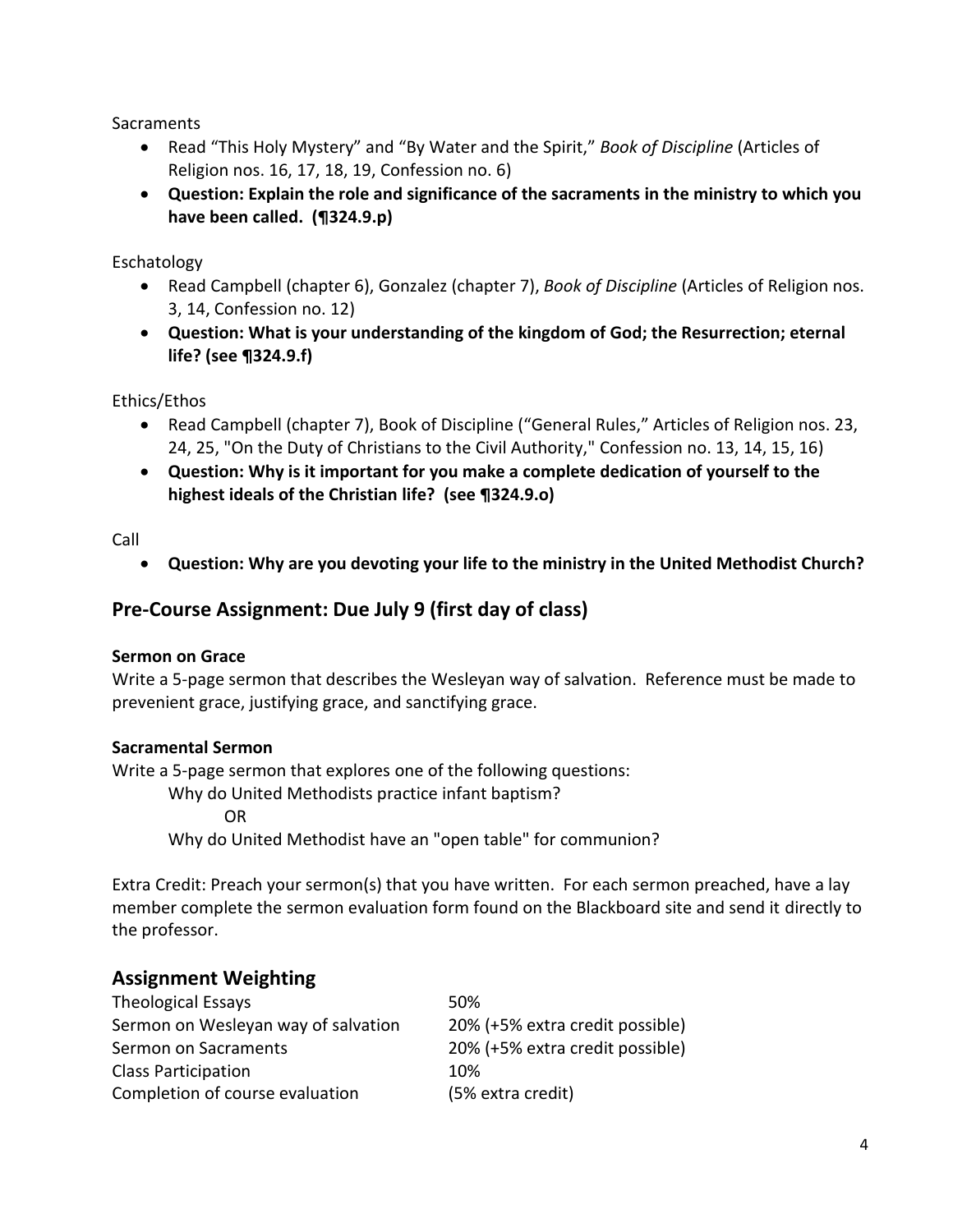Please submit all papers in Times New Roman, 12 point font, with 1 inch margins. Papers that do not meet or exceed the page/word guidelines will be marked down. Papers must include complete footnotes for all references and a bibliography. Please use the Turabian footnote-bibliography style. Several universities have published helpful guides to Turabian online, and the many libraries have printed copies of the Turabian style guide. Proper citation of all sources is expected, so any quotation of three words in length or greater must be footnoted.

#### **Grade schema**

93 – 100 = A (Excellent/Outstanding)  $90 - 92 = A - (Outstanding)$  $88 - 89 = B + (Very Good)$  $83 - 87 = B$  (Good)  $80 - 82 = B - (Adequate)$  $78 - 79 = C + (Adequate)$ 73 – 77 = C (Adequate)  $70 - 72 = C -$  (Substandard)

### **Late work Policy**

No extensions will be granted for the Theological Essays. Students should make arrangements for completing the assignment in the allotted amount of time. Late Sermons will receive a drop of one, full letter grade for each day late.

## **Course Policies**

### **Inclusive Language Policy**

Bearing in mind that language reflects, reinforces, and creates social reality, the Seminary expects class conversation and written work to employ language that respects the equal dignity and worth of all human beings. In particular, linguistic sexism and racism are to be avoided.

#### **Weather Policy:**

If the seminary is open, we will have class. If the Seminary is closed, class hours missed will be made up with online activities. The instructor reserves the right to add mandatory, graded online sessions. The instructor will notify students of changes and new due dates in a timely manner.

## **Accommodations/Disability Support**

Once admitted to Wesley, students needing accommodations must communicate with the Associate Dean for Community Life. Students will submit to the Office of Community Life relevant, current documentation from a qualified professional, which will be evaluated by a consultant with a degree in special education. All accommodations for classes are made by the Office of Community life on behalf of the student. Please see our [page on Disability Accommodations for](https://www.wesleyseminary.edu/community-life/academic-and-access-support/disability-accommodations/)  [more information.](https://www.wesleyseminary.edu/community-life/academic-and-access-support/disability-accommodations/)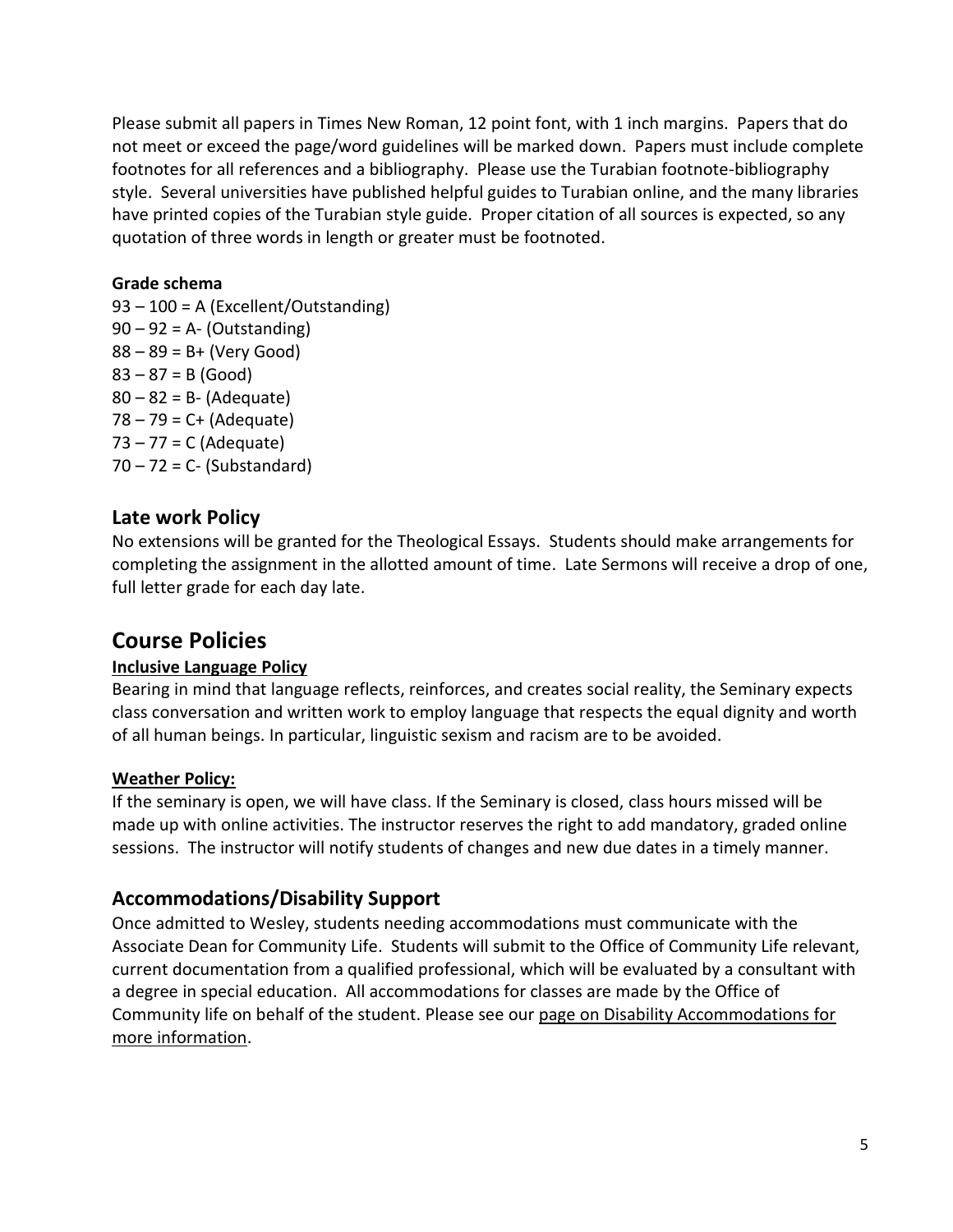## **Academic Honesty & Integrity**

Wesley Theological Seminary considers plagiarism as a serious offense which will result in substantial penalties, including the possibility of academic dismissal. Students are expected to comply with all standards for academic honesty and integrity, both of the seminary and of the classes in which students are enrolled. The seminary regards the following as forms of plagiarism or academic dishonesty:

- copying from another student's work;
- giving or receiving unauthorized assistance to or from another student during an examination;
- using unauthorized material during an examination;
- presenting as one's own (i.e., without proper attribution) the composition or ideas of another;
- copying material from any sources, whether print or online.

All work submitted must be the work of the student submitting. Work from other sources must be thoroughly paraphrased or indicated as a direct quotation. In either case, the source of the material must be cited. Students are referred to the most current edition of Kate Turabian's *Manual for Writers of Research Papers* for instructions on source citations.

Furthermore, the mutilation, defacement, or stealing of library materials are also considered forms of academic dishonesty and a violation of the seminary's *Covenant of Professional Ethics and Behavior* (see "Use of Property") and are also subject to disciplinary action.

In questions of academic dishonesty, the professor will report the circumstances of the case to the Dean. In first instances of proven plagiarism or dishonesty, the student will receive a "Fail" grade for the course. Second instances will result in automatic separation from the Seminary. Please see the Wesley Theological Seminary Catalog for further details.

## **SafeAssign**

You may be asked to submit one or more of your writing assignments to Blackboard's SafeAssign plagiarism prevention service. Assignment content will be checked against Internet sources, academic journal articles, and the papers of other Wesley Theological Seminary students for common or borrowed content. SafeAssign generates a report that highlights any potentially unoriginal text in the submitted paper. The report may be submitted directly to the instructor or the instructor may elect to have students submit initial drafts through SafeAssign so that you will receive the report allowing the opportunity to adjust and ensure that all source material has been properly cited.

## **Technical Support**

Students must attempt to solve technical problems and contact their instructor when technical problems do arise.

If you experience technical problems, please exercise one or all of the following options: